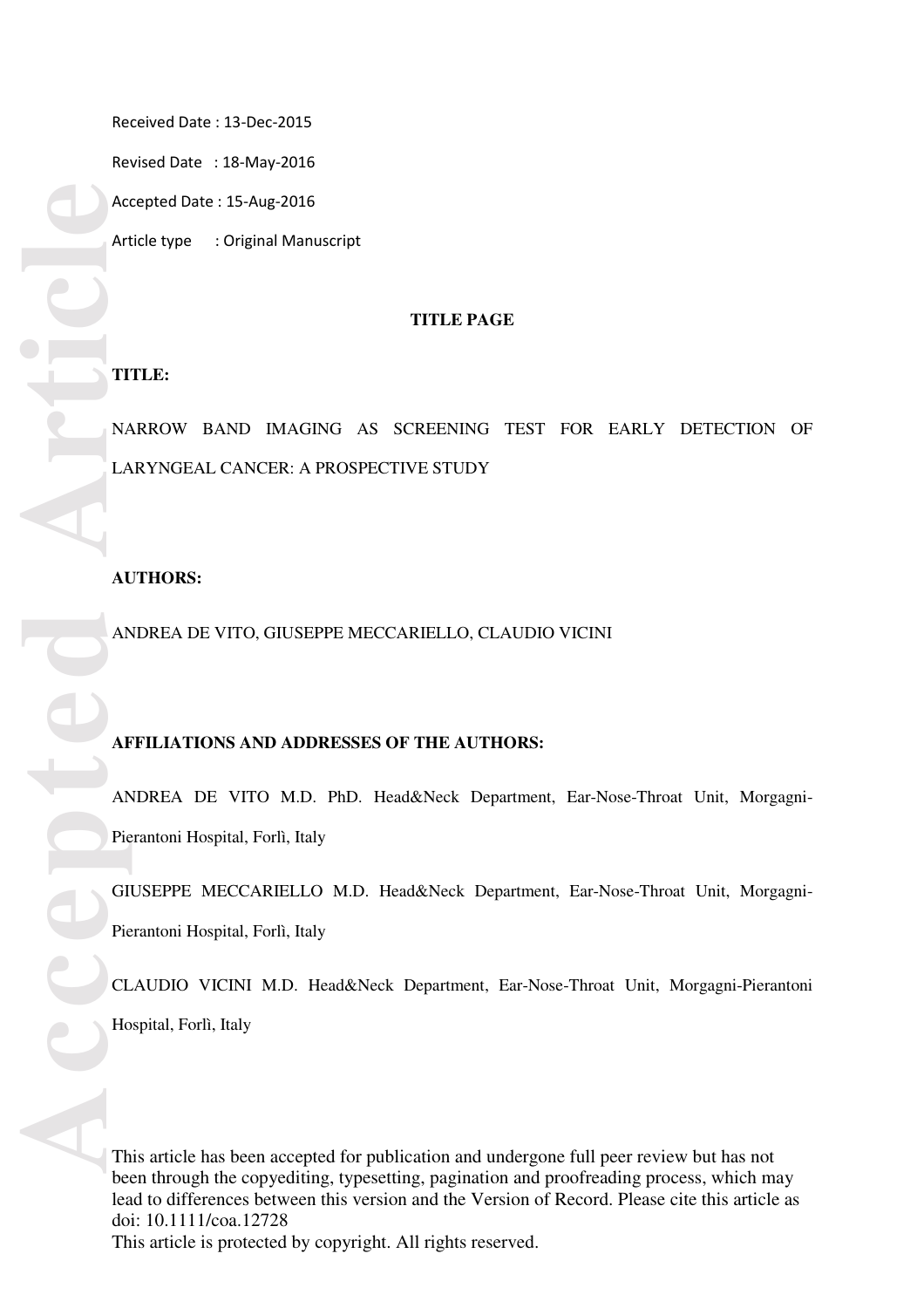# ANDREA DE VITO

Head&Neck Department, Ear-Nose-Throat Unit, Morgagni-Pierantoni Hospital, Forlì, Italy

47121, FORLÌ, ITALY

EMAIL: dr.andrea.devito@gmail.com

**TELEPHONE NUMBER:** 00390543735652 FAX NUMBER: 00390543735652

## **KEYWORDS:**

Narrow Band Imaging, Early Laryngeal Cancer, Screening Test

## **CONFLICTS OF INTEREST: NONE**

## **PRESENTATION AT A CONFERENCE: NONE**

**Abstract:** OBJECTIVES: to analyze the specificity and sensibility of Narrow Band Imaging illumination technology in the early detection of laryngeal cancer in the patients' population without previous diagnosis of laryngeal cancer in a screening setting. DESIGN: unicenter, prospective study SETTING: One tertiary medical center PARTECIPANTS: 158 patients completed all protocol steps MAIN OTUCOME MEASURES: sensitivity, specificity, positive and negative predictive values of NBI in detecting precancerous lesions and early laryngeal cancer RESULTS: The blind assessment of NBI patterns concurred in 90% of patients. In identifying laryngeal cancer and its precursor lesions, in-office NBI showed a high sensitivity of 97% (CI, 84.2- 99.9%), specificity of 92.5% (CI, 79.6-98.4%), PPV of 91.4%(CI, 76.9-98.2%), NPV of 97.4%(CI,86.2-99.9%) and accuracy of 94.5% but intra-operative NBI demonstrated a sensitivity of 97% (CI,84.2-99.9%), a slightly higher specificity of 95%(CI,83.1-99.4%), PPV of 94.1% (CI,80.3- 993%), NPV of 97.4% (CI,86.5-99.9%) and accurancy of 95.9%. The comparative ROC curves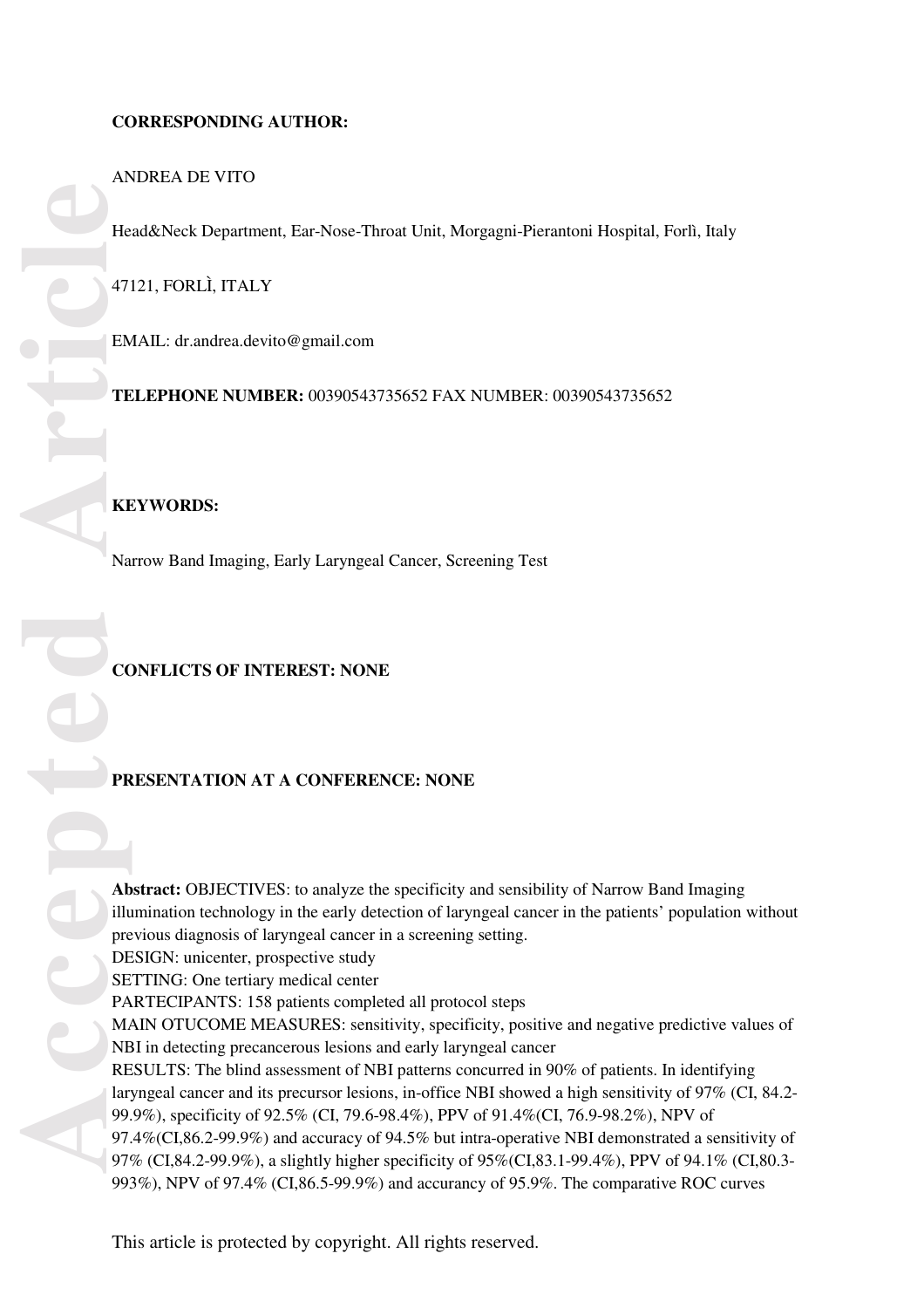confirmed a slightly higher performance for the intra-operative NBI evaluation without any statistical significance (p=0.41).

CONCLUSIONS: Our results confirm the high values of sensitivity and specificity of NBI system in detecting pre-neoplastic laryngeal lesions or early laryngeal cancer in a patients' population selected only by means of risk factors exposure and confirmed the potential role of NBI evaluation as in-office screening tool.

KEYWORDS: Narrow Band Imaging, Early Laryngeal Cancer, Screening Test

### **Introduction:**

In 2012 European Cancer Observatory data estimates incidence from larynx cancer in both sexes of 4.4% and mortality of 2% (cumulative risk, per 100,000) **1**. 85-95% of laryngeal cancer is squamocellular cancer (SCC) and glottic cancer is by far the most common site for laryngeal cancer. In Italy the incidence from laryngeal cancer is estimated of 4.6% and mortality of 1.6% (cumulative risk, per 100,000) (**1-2**). Although the total European population will remain stable in the next years, a 22% increase in the population over 65 years and a 50% over 80 years is expected in the European area. Taking into account the strong association between cancer risk and age, a significant increase in the incidence of cancer is foreseen, independently to the risks factors for specific tumours ( **3**). Therefore new diagnostic tools with improved sensitivity and specificity should be introduced to obtain an early detection of premalignant lesions.

Nowadays white light fiberoptic nasolaryngoscopy or direct white light optical laryngoscopy represent the gold standard diagnostic tools applied in laryngeal examination and have overcome the traditional indirect laryngeal mirror examination.

Recently, a new method of endoscopic technology called Narrow Band Imaging (NBI) has been introduced in clinical assessment of the mucosa of aero-digestive tract. It consists of an endoscopic illumination method in which the spectral bandwidth of the filtered light is narrowed. A narrow-band light is converted to a short wave length of 400-430 nm by means of a first optical filter (blue light). In this way the light penetrates only the superficial layer of the mucosa with an enhancement of its vasculature as a consequence. Indeed, a second optical filter generates another narrow-band light of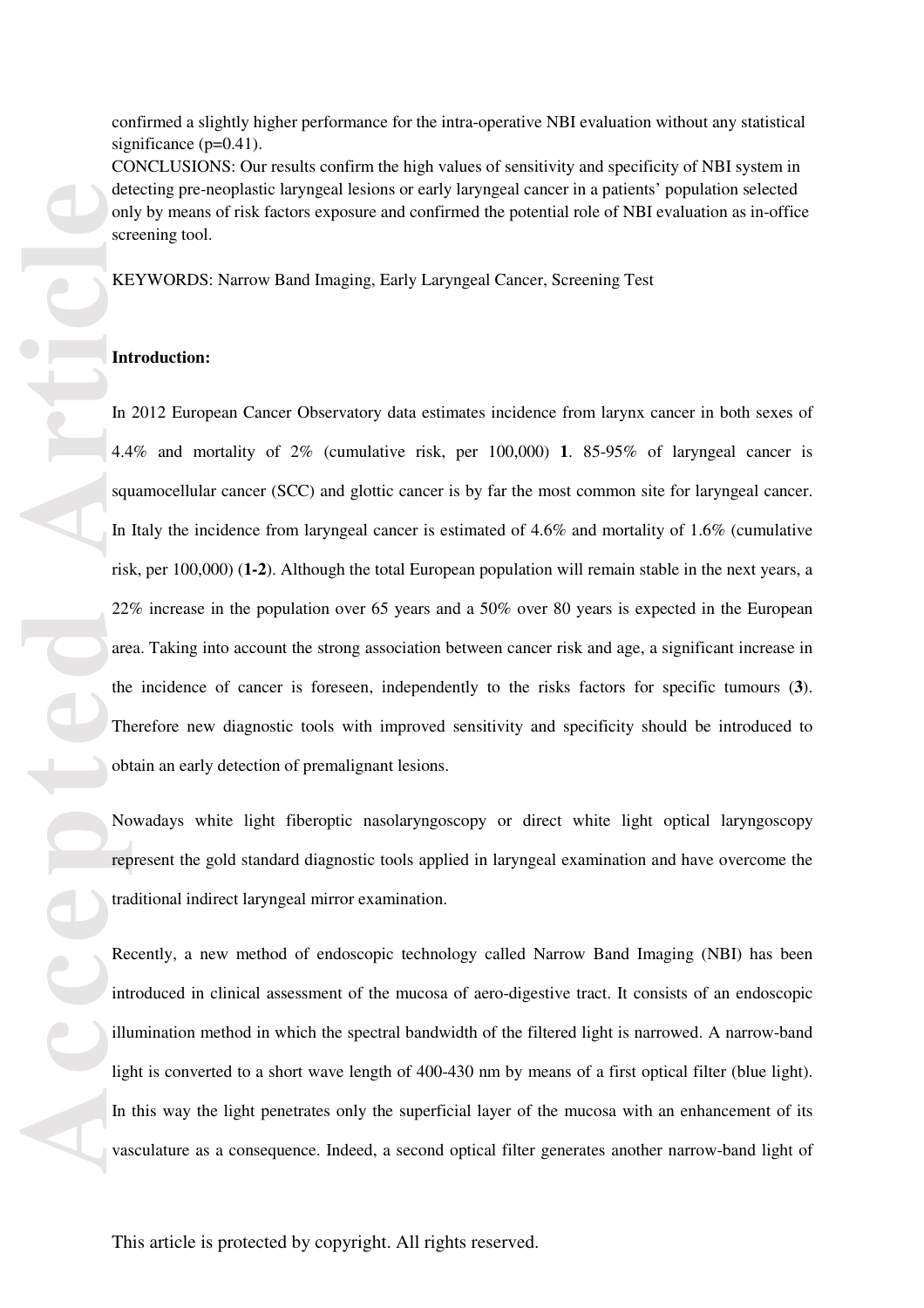per car contract of the pre car contract of the pre car contract of the pre car contract of the pre car contract of the present of the present of the present of the present of the present of the present of the present of t 525-555nm wavelength (green light), which penetrates deeper in the submucosal level, with an enhancement of its vessels. Blue and green light with wavelength of 415 and 540 nm represent the peaks of absorption spectrum of haemoglobin and allow the NBI system to enhance the image of capillary vessels on the surface of mucosa and subepitelial layer. Neoangiogenesis is the most common vascular abnormality detected in the cancerization process of aero-digestive tract mucosa (**4- 10**). The most frequent abnormal pattern reported in the intraepithelial layer is the presence of brownish dots with extension, dilatation, weaving, and differing shapes and could be consistent with pre-neoplastic or neoplastic lesions. In 2010 Ni et al. has introduced a more detailed NBI endoscopic classification of laryngeal intraepithelial capillary loop changes, classified into five types (I to V), where types IV and V may identify a pre-neoplastic or neoplastic pattern (**11** ) (**Table n°1; Fig. 1 - 3**).

Literature data reported high sensitivity and specificity of the NBI in detection of early mucosal cancer of the oropharynx and hypopharynx as well as in the surveillance of cancer of the head and neck (**4-10**).

In this paper the authors investigated the sensitivity, specificity, positive and negative predictive values of NBI in detecting precancerous lesions and early laryngeal cancer in the population afferent to our institution, in order to evaluate the NBI system as screening diagnostic tool.

### **Material And Methods**

The study is designed to investigate the sensitivity, specificity, positive and negative predictive values of NBI in detecting precancerous lesions and early laryngeal cancer in a screening setting(primary endpoint). The potential upstaging power of NBI system during the general anaesthesia panendoscopy was analyzed (second endpoint).

This study includes 381 consecutive patients referred to our Institution during screening campaigns for laryngeal cancer from October 2010 to October 2014. In this perspective, we organized specific seminars for General Practitioners and Otolaryngologists in order to optimize the patients' selection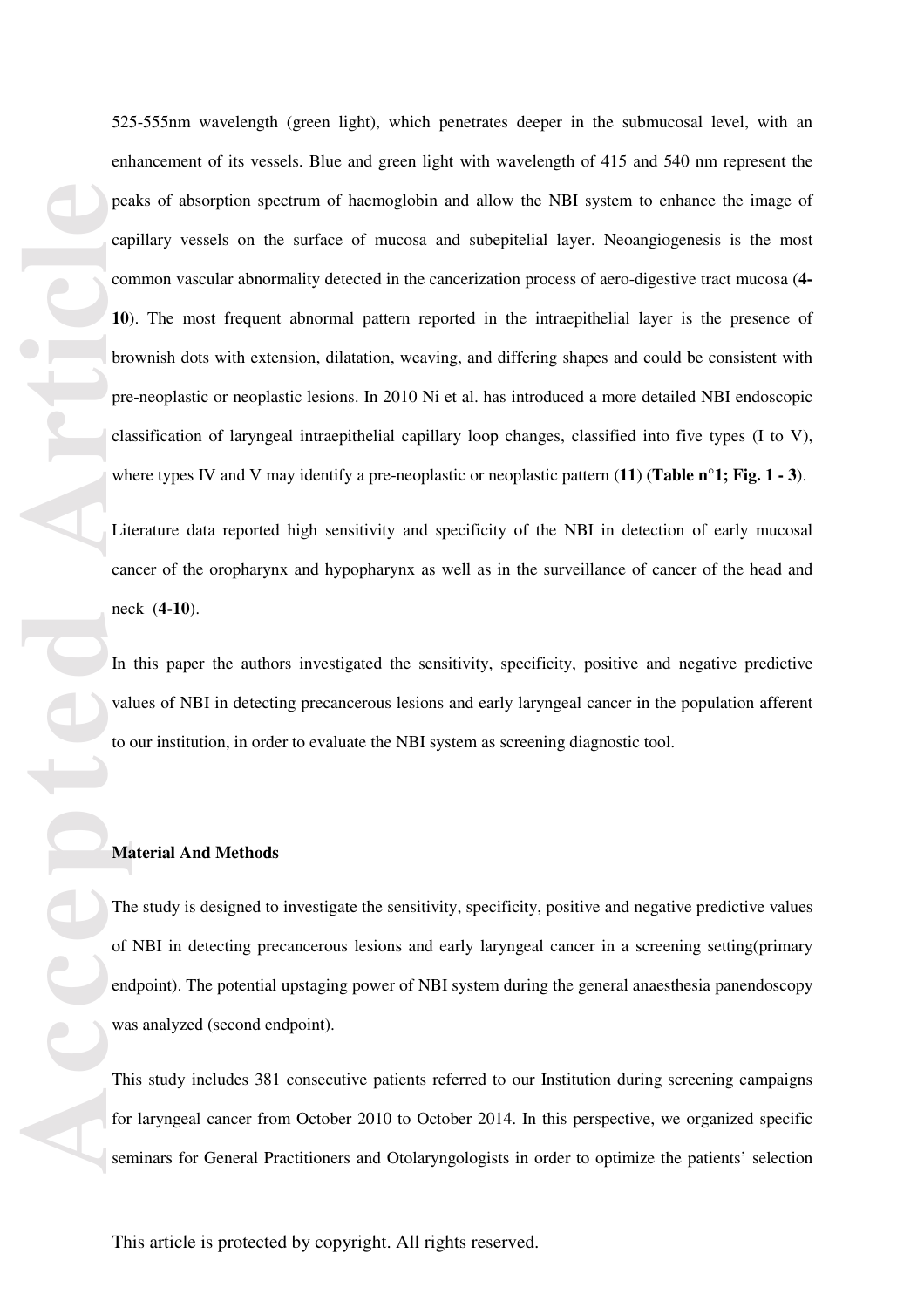process. Inclusion criteria were patients from 18 to 80 years old, with a declared tobacco and/or alcohol use, professional exposure to chemical substance related to Head and Neck cancer (HNC), any grade of dyphonia and symptoms related to laryngopharyngeal reflux.

Exclusion criteria were previous history of any surgery or chemo-radiotherapy for a HNC, or a biopsy-proven laryngeal cancer of the current lesion. A written informed consent was obtained from all patients.

any Exercise of Biography Contract Contract Contract Contract Contract Contract Contract Contract Contract Contract Contract Contract Contract Contract Contract Contract Contract Contract Contract Contract Contract Contrac All in-office NBI endoscopy has been carried out by the same otorhinolaryngologist (ADV). All patients underwent a video-recorded endoscopy with an ENF-V2 transnasal flexible fiberscope connected to an Evis Exera II CV 180 B light source (Olympus Medical Systems, Tokyo, Japan). Indirect laryngoscopy was carried out with the patient in a seated position and locally anaesthetized with lidocaine. The endoscopic evaluation was initially performed with white light and then with the NBI filter. Then, each author (ADV and CV) separately conducted a blinded revision of each patient's video-recording. The video evaluations were made according to the classification of the microvascular endoscopic patterns of Ni et al. (**11**) (**Table n°1**). When a mismatch in interpreting NBI patterns was found among authors, the video was collegially watched and discussed. Endoscopic NBI findings were classified into 5 types (I–V) according to the intraepithelial papillary capillary loop features. Type I lesions correspond to thin, oblique, and arborescent vessels without any intraepithelial papillary capillary loop. Type II lesions show enlarged, oblique, and arborescent vessels without any intraepithelial papillary capillary loop. In type III lesions, vessels are obscured or seen indistinctly by white mucosa. In type IV lesions, intraepithelial papillary capillary loop can be recognized as regular, small, and dark brown spots. In type V lesions, intraepithelial papillary capillary loop appears as solid or hollow, with a brownish, speckled pattern, and various shapes (type Va) or as irregular, tortuous, line-like shapes (type Vb), or as brownish speckles or tortuous, line-like shapes with irregular distribution, scattered on the tumor surface (type Vc). According to other authors (**12-13**), type I to III lesions were considered benign and type IV-V precancerous or malignant lesions.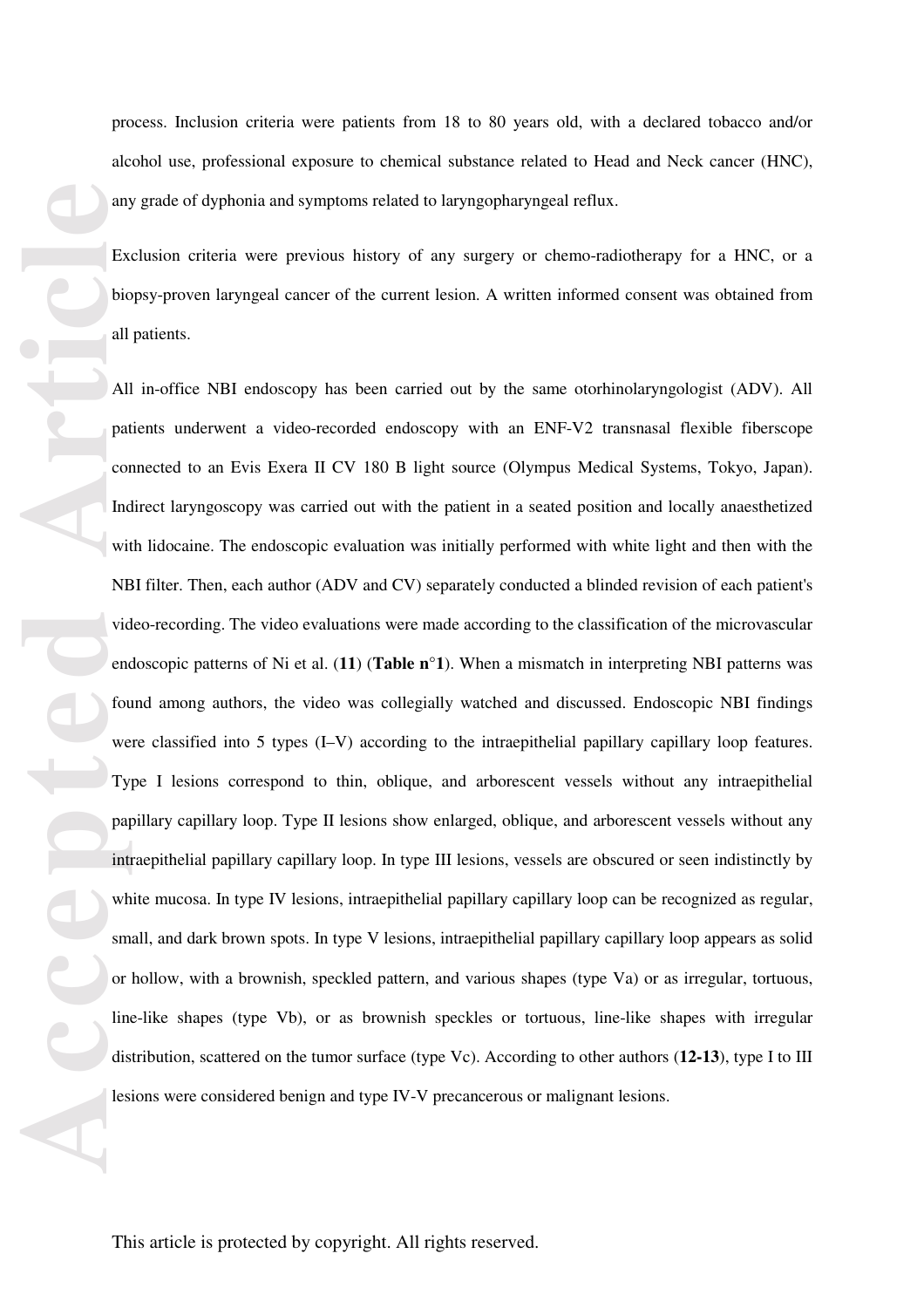In case of a type IV-V or other type with high risk factors (such as smoking, heavy drinker, severe dysphonia, fixed vocal cord etc.), the patients were suggested to undergo general anaesthesia panendoscopy with excisional biopsy or simple biopsy of the lesion (NBI positive group). In case of types I-III and no high risk factors, we recommended the patients to perform a further in-office NBI assessment after 6 months (NBI negative group). This method was universally accepted to overcome the limitation of an endoscopic negative pattern without a biopsy-proven histology (7). Whether the 6 month NBI evaluation confirmed any pattern, the patients were addressed to a panendoscopy; otherwise whether any suspicious lesions and patterns disappeared, we recommended to perform a yearly scheduled NBI endoscopy.

All patients who underwent panendoscopy signed a written informed consent. The procedures were conducted in general anaesthesia, and a new video-endoscopic evaluation with NBI filters was done using 0, 30, and 70 degrees rigid endoscopes (Karl Storz, Tuttlingen, Germany) connected to an Evis Exera high-definition video camera (Olympus Medical Systems). Then the lesions were excised with CO 2 laser or simple biopsied if a deep infiltration, especially in the muscular layer, was suspected. The video-recordings were separately evaluated by each single author in the same manner as described above but blindly to histopathologic report.

#### *Statistical analysis*

partype<br>
type<br>
ass<br>
the mooth<br>
year<br>
oth year<br>
All cor<br>
using Ex<br>
CC<br>
Th<br>
des<br>
As<br>
app<br>
per<br>
unc<br>
pre<br>
cor<br>
Co Associations between variables and endpoints were tested with the Fisher exact or *t* tests, as appropriate. A 2-tailed P value less than 0.05 was regarded as statistically significant. The diagnostic performance of NBI was assessed by using receiver operating characteristic (ROC) curve and the area under the receiver operating characteristic (AUC) curve analysis; sensitivity, specificity, positive predictive value (PPV), and negative predictive value(NPV) were reported with 95% with the 95% confidence interval (CI). Statistical analysis was performed with STATA 12.0 software (Stata Corp., College Station, TX, USA).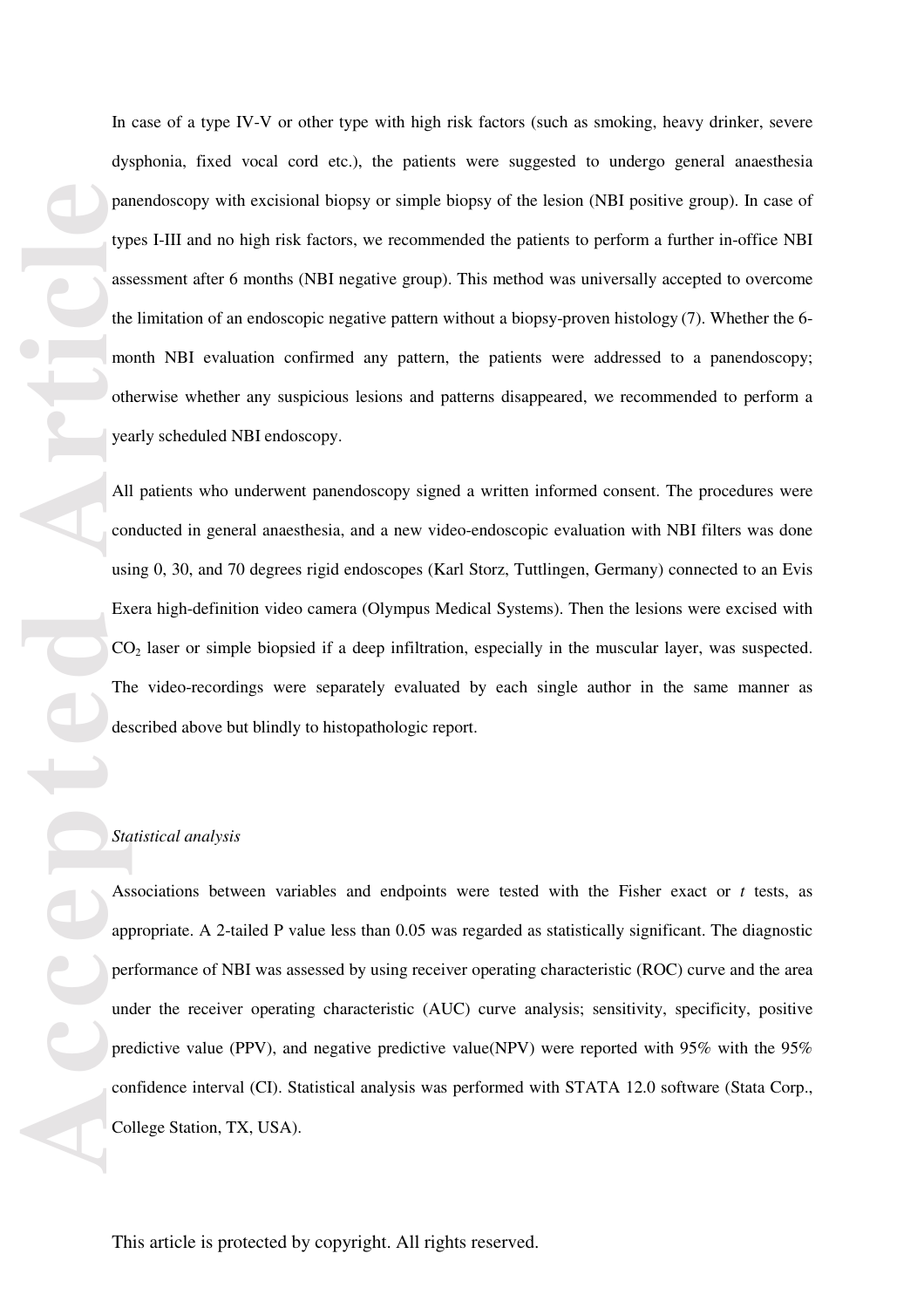The study was conducted in compliance with the our Institutional Review Board requirements (ORL-10-01) and it was designed and conducted in compliance with the principles of Good Clinical Practice regulations and the Helsinki Declaration. Informed consent was obtained from each patient before inclusion in this study.

### **RESULTS**

Form and the contract of the contract of the contract of the contract of the contract of the contract of the contract of the contract of the contract of the contract of the contract of the contract of the contract of the c Fifty-one (13.4%) of 381 patients met the exclusion criteria whilst 163(42.8%) patients did not show any suspicious laryngeal lesion and then all of them ruled out from the study. Six (1.6%) patients refused to undergo panendoscopy after the 6 months evaluation and were excluded from the analysis. However, we invited these patients to perform scheduled endoscopic follow-up every 6-8 months. Three (7.9%) patients with type I-II lesions, who were suggested a further evaluation after 6 months, did not perform the scheduled endoscopy and then were excluded from the study. Thus, 158(41.5%) patients completed all protocol steps. The study population characteristics are described in **Table 2**. A mismatch in interpreting NBI patterns was not found among authors with a concurrence in 90% of patients during the blind assessment of NBI patterns.

According to our protocol, all patients who showed type IV-V lesions during the screening sessions  $(n=36)$  were addressed to a general anaesthesia panendoscopy as well as  $27(22.1\%)$  out of 122 type I-III patients with high risk factors. However, 4 patients refused to undergo panendoscopy preferring to have a further in-office endoscopy after 6 months. All of these patients showed the same staged lesion during the second evaluation and they accepted to perform a panendoscopy. The remaining 95 type I-III patients were carefully evaluated after 6 months, but a laryngeal lesion persisted in only 10 (10.5%) subjects. These patients were suggested to undergo panendoscopy and all of them accepted the procedure. Finally, 73(46.2%) out of 158 patients had a panendoscopy with excision or biopsy of the lesion and final histopathologic report (**Table 3**).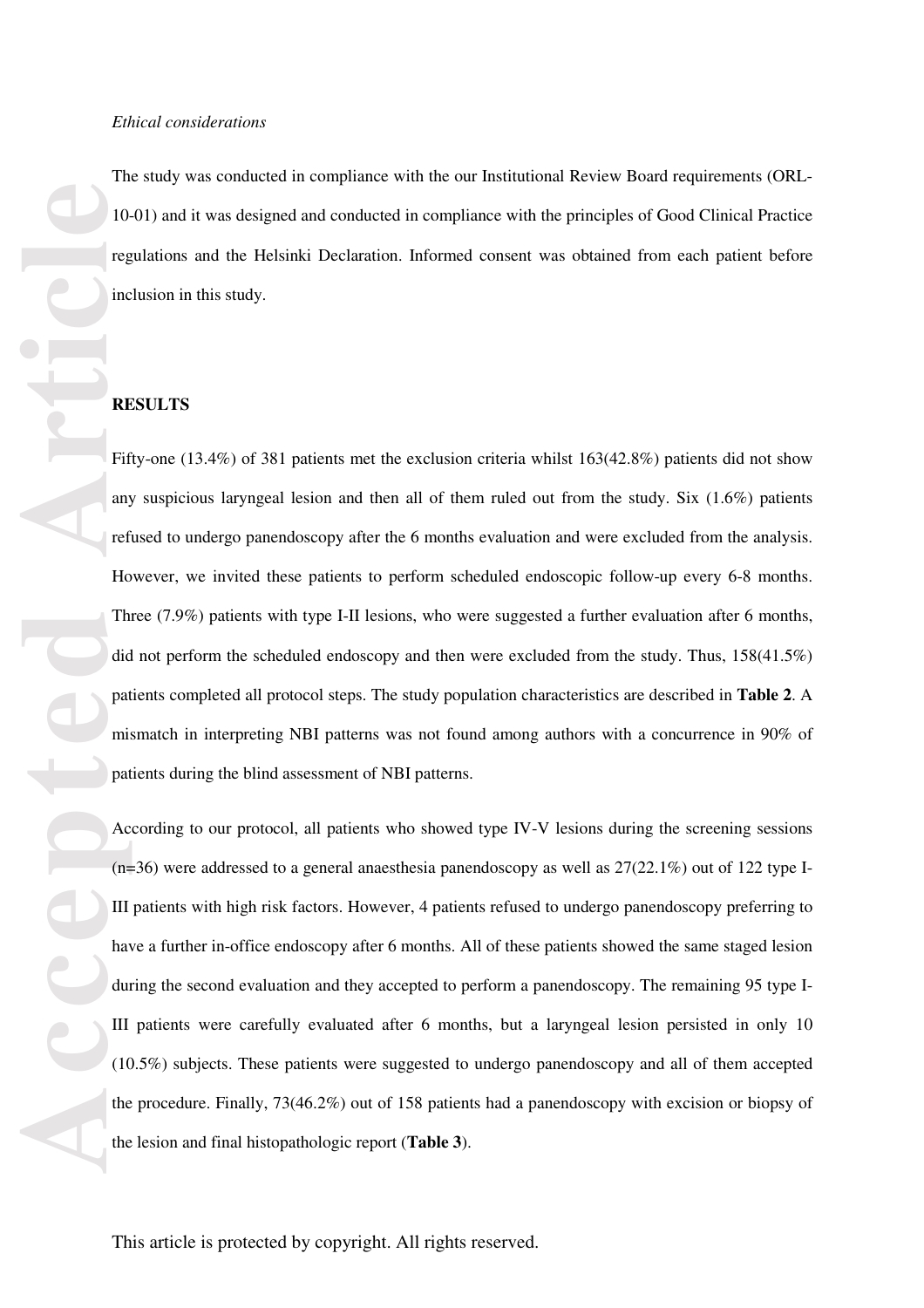**Accession**<br> **Article**<br> **Article**<br> **Article**<br> **Article**<br> **Article**<br> **Article**<br> **Article**<br> **Article**<br> **Article**<br> **Article**<br> **Article**<br> **Article**<br> **Article**<br> **Article**<br> **Article**<br> **Article**<br> **Article**<br> **Article**<br> **Article**<br>

During the panendoscopy, a further NBI evaluation was done for each patient. An upstaging of in office NBI evaluation was find in  $5(8.2\%)$  type I to type II,  $1(5.2\%)$  type III to type IV,  $4(44.4\%)$  type IV to type V. Moreover, a downstaging was showed in  $2(4.8\%)$  type II to type I,  $1(5.2\%)$  type III to type I,  $1(5.2\%)$ type III to type I,  $1(11.1\%)$  type IV to type III,  $1(11.1\%)$  type IV to type 2,  $3(11.1\%)$ type V to type IV. In identifying laryngeal cancer and its precursor lesions, in-office NBI showed a high sensitivity of 97%(CI, 84.2-99.9%), specificity of 92.5%(CI, 79.6-98.4%), PPV of 91.4%(CI, 76.9-98.2%), NPV of 97.4%(CI, 86.2-99.9%) and accuracy of 94.5% but the intra-operative NBI demonstrated a sensitivity of 97%(CI, 84.2-99.9%), a slightly higher specificity of 95%(CI, 83.1- 99.4%), PPV of 94.1%(CI, 80.3-99.3%), NPV of 97.4%(CI, 86.5-99.9%) and accuracy of 95.9%. The comparative ROC curves confirmed a slightly higher performance for the intra-operative NBI evaluation without any statistical significance(p=0.41)**(Fig.4).**

## **DISCUSSION**

Laryngeal cancer represents one of the most common head and neck cancer, even though its decrease of incidence has been recently worldwide reported (14). Computed Tomography (CT) and/or Magnetic Resonance Imaging (MRI) have an essential role in assessment of laryngeal cancer and its loco-regional spread, but do not allow us to identify superficial mucosal pathological patterns. White light fiberoptic nasolaryngoscopy or direct white light optical laryngoscopy still represent the standard pre-operative methods for diagnosis of precancerous lesions and early cancer of the larynx and direct microlaryngoscopy is the most important tool for general anaesthesia biopsy or treatment of such lesions. However, these techniques may not always be sufficient to assess premalignant lesions and new diagnostic techniques have been applied to overcome the limits of the traditional diagnostic methods such as autofluorescence (**15-18**) and contact endoscopy (**19-22**).

Autofluorescence allows to analyse the reduction of the green fluorescence emission by the neoplastic cells, because of the lower concentration of the oxidized flavin mononucleotide (FMN), which is detected in the normal cells, when exposed to the blue light.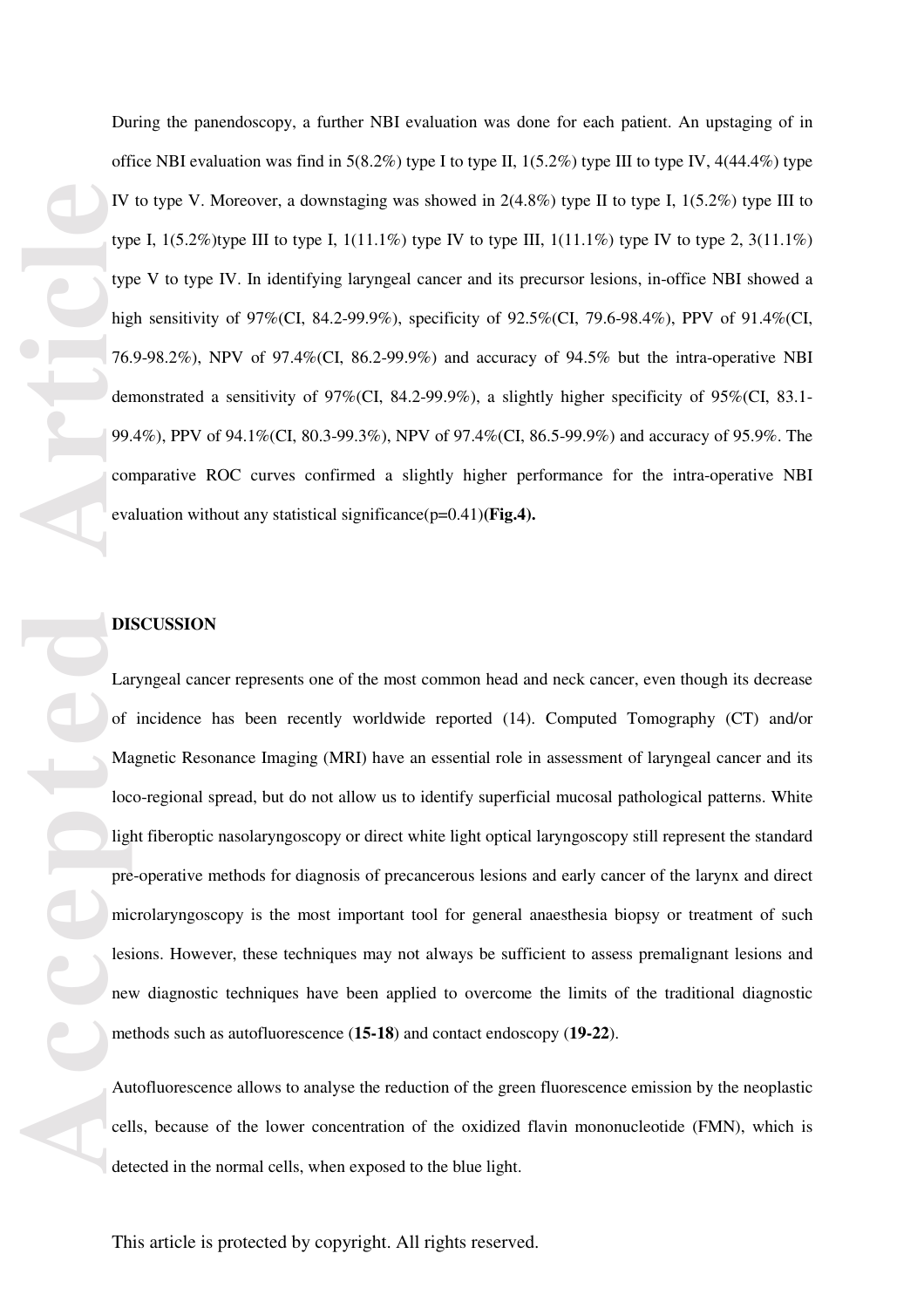A recent meta-analysis confirms the high effectiveness of fluorescence endoscopy in identifying preneoplastic, early laryngeal cancer and its recurrence (**15**), even though scarring, marked hyperkeratosis and inflammation may limit the predictive value of the method (**16-18**).

Contact endoscopy consists of endoscopic examination of laryngeal mucosa after its staining by means of methylene blue 1%. This technique allows to observe the cells, nuclei and cytoplasm and the grade of abnormality using specific contact endoscopes (**19-22**). Arens et al. reported promising results in a series of 323 cases with different stages of laryngeal dysplasia, carcinoma in situ and laryngeal carcinoma (**21**). Warnecke et al. obtained a sensitivity of 90% and a specificity of 93.75% of the method, by applying the tool for the evaluation of 42 specimens of precancerous and cancerous pharyngo-laryngeal lesions and remarking that contact endoscopy offers valuable support for rapid intra-operative evaluation of oropharyngeal, hypopharyngeal, and laryngeal mucosa, but it does not replace biopsy sampling (**22**).

**Accepted Article**<br> **Article**<br> **Article**<br> **Article**<br> **Article**<br> **Article**<br> **Article**<br> **Article**<br> **Article**<br> **Article**<br> **Article**<br> **Article**<br> **Article**<br> **Article**<br> **Article**<br> **Article**<br> **Article**<br> **Article**<br> **Article**<br> **A** Literature data reported high values of the specificity, sensibility, PPV, NPV of the NBI illumination technology ( **4**, **9**, **24-26**). Muto et al. first reported the importance of NBI endoscopic assessment in early detection of superficial oropharyngeal and hypopharyngeal preneoplastic lesion or carcinoma at early stage ( **4**) and Watanabe et al remarked the role of Narrow Band Imaging (NBI) in the identification process of synchronous or metachronous lesions of head and neck ( **6**). More recently, Peretti et al performed the NBI endoscopic evaluation in 279 consecutive patients affected by laryngeal squamous cell carcinoma or previously treated for the same disease, confirming the high sensitivity and specificity of NBI system; particularly if coupled with a HDTV system, which is available for rigid telescopes only (**24**). Iraja et al reported the same results, applying NBI endoscopy in their patients' population, 77% of whom in a follow-up program after previous diagnosis of head<br>and neck carcinoma (25). and neck carcinoma (**25**).

Our results showed the high value of NBI sensitivity and specificity in detecting premalignant laryngeal lesion or early cancers in a screening setting. Further, according to Ni classification (**11**), IV-V type lesions are likely to be cancer or a precursors (32/35 cases, 91.4%). Comparing the PPV of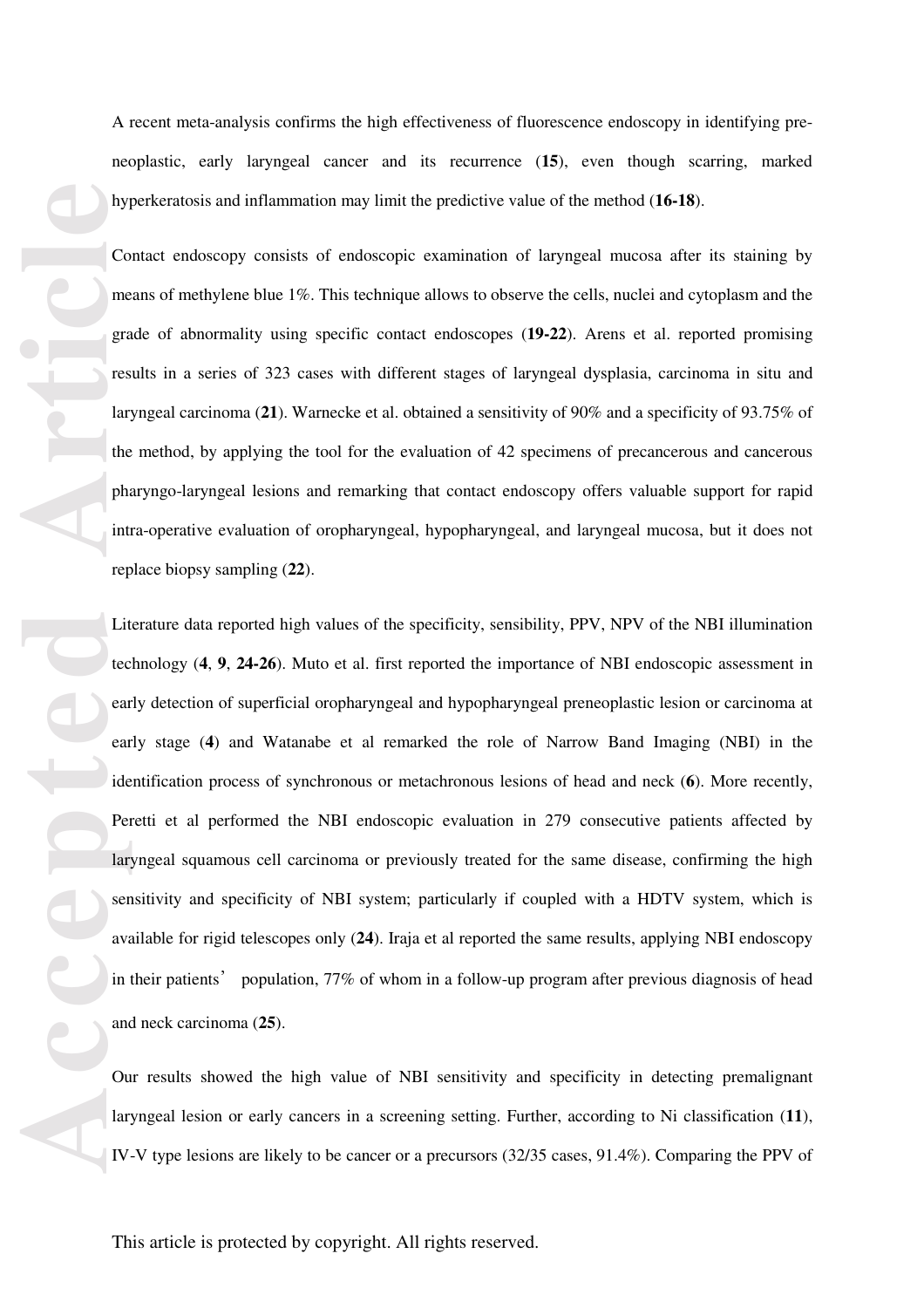aut alo<br>
the the the the the the the the dys<br>
ing am tha In Cov Sur Car<br>
car At with cha edg<br>
edg<br>
Ne NE of dif det eva the in-office and intra-operative, no statistical differences were found thus the in-office NBI might be considered a valuable tool in a laryngeal carcinoma screening campaign. Similar to our results, other authors (**12**) found that NBI has a significantly higher sensitivity (97% vs 79%) rather than white light alone with a comparable specificity (96% vs 95%). In an other study, investigators demonstrated that the application of Ni classification (**11**) in their NBI practice increased the specificity by 38.6% and the PPV by 12.2% with a statistical significance compared to the in-office NBI endoscopies without the use of this classification (**13**). However, we experienced that 3 IV-type lesions were histologically proven not to be neither a

dysplasia or a cancer (florid ulceration, tuberculoma, amyloidosis). These pitfalls might be related to a high vascular pattern such as in florid ulceration or a cancer mimiking-lesions such as tuberculoma or amyloydosis which could led the authors to define those lesions on the morphological basis rather than on the NBI pattern.

In fact, occasionally, false-negative and false-positive results occur ( **6**). Severe hyperkeratosis may cover a subjacent cancerous lesion, and thus lead to a false-negative result. Therefore, the immediate surroundings should always be examined for vascular atypias (**25**). Additionally, small vocal fold cancers can be confused with isolated respiratory papillomas, which was also true in our study ( **6** ,**13**) At the beginning of the learning curve, there is a risk of an increased number of false-positive results with subsequent unnecessary biopsies. The latter are usually caused by inflammatory or post-radiation changes. With appropriate experience, these can be distinguished from cancerous lesions by blurred edges as well as more regular and smaller spots (**25**).

Nevertheless, after an adequate 6-month training also performed in high-volume centre, the value of NBI is undisputed in malignant and premalignant lesions. Thus, NBI is helpful in the early detection of laryngeal cancer and its precursor lesions, determination of their horizontal extension, differentiation between high-grade and low-grade dysplasia, identification of unknown primaries, and definition of an adequate strategy. The potential benefits of the use of NBI in a screening campaign is evaluated by our study with compelling results. Early detection of laryngo-pharyngeal cancer is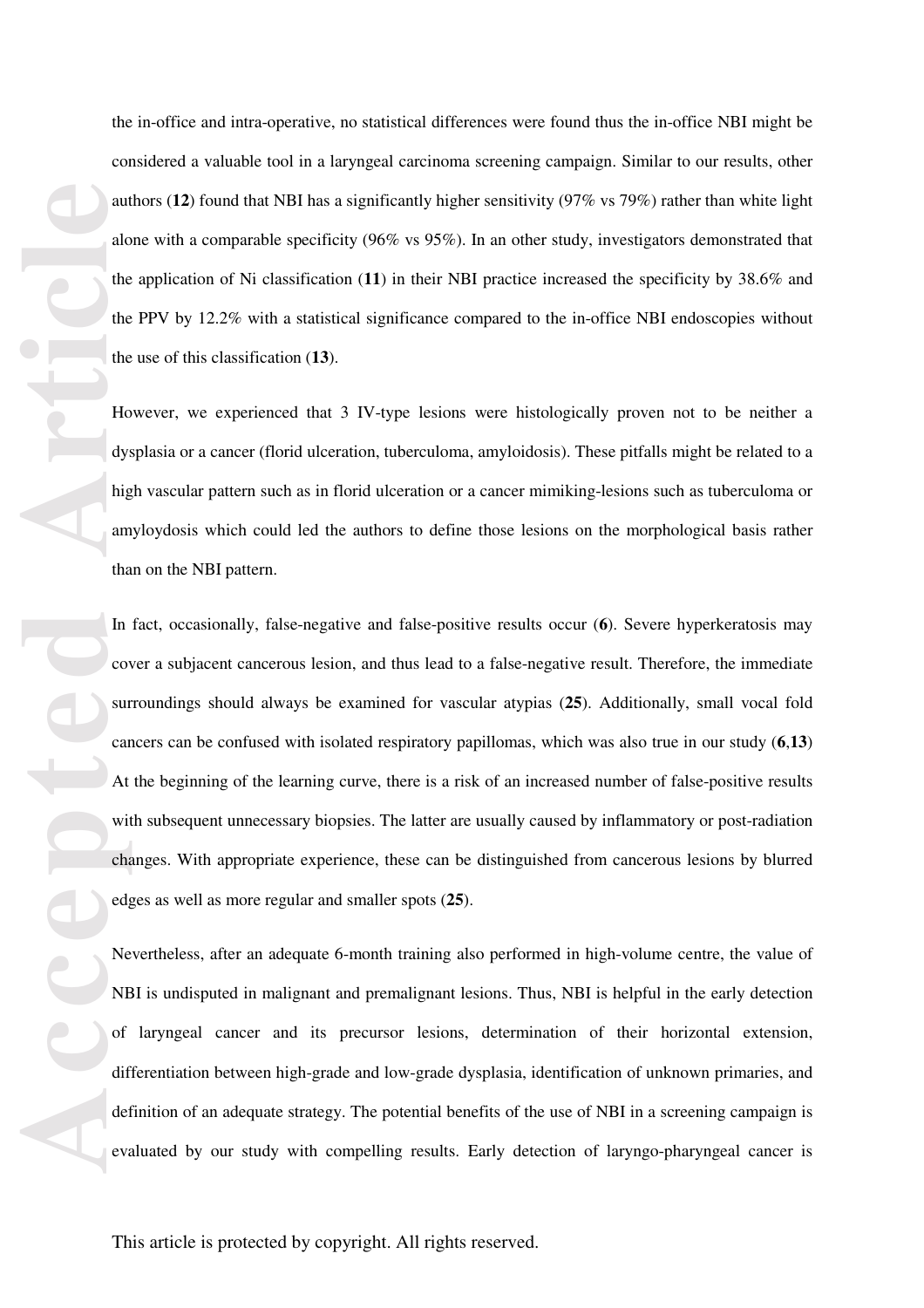**Accession**<br> **Accession**<br> **Accession**<br> **Accession**<br> **Accession**<br> **Accession**<br> **Accession**<br> **Accession**<br> **Accession**<br> **Accession**<br> **Accession**<br> **Accession** always desirable because it permits a higher rate of therapeutic success and, consequently, a higher survival rate. On the basis of our results, we have routinely adopted the use the NBI also in screening sessions albeit further investigations are required. Futhermore we would highlight that the NBI system is connected with a High Definition (HD) endoscopic camera, which represents one of the main technological innovation during the last years in Upper Airways evaluation in comparison with indirect laryngoscopy and traditional fiberoptic-endoscopic laryngoscopy. We suggest an appropriate training and experience with HD systems, if available, before approaching the laryngeal assessment by means of NBI system. This is more true for younger ENT, if an overestimation of laryngeal lesions has to be avoided.

## **CONCLUSION**

AC

Considering the strong association between age rising and cancer development as well as the risks factors constantly present in the European society, endoscopic screening or follow-up programs should be developed to improve the identification of earlier neoplastic lesions, if better prognosis and reduction of health service cost have to obtained. The ideal diagnostic tool for targeting biopsies should be easy to perform, accurate and inexpensive but, up to now, this is not available yet. Our results suggest that the NBI system endoscopic assessment of the larynx could represent a valid screening diagnostic tool, mainly for its high sensitivity and specificity reported.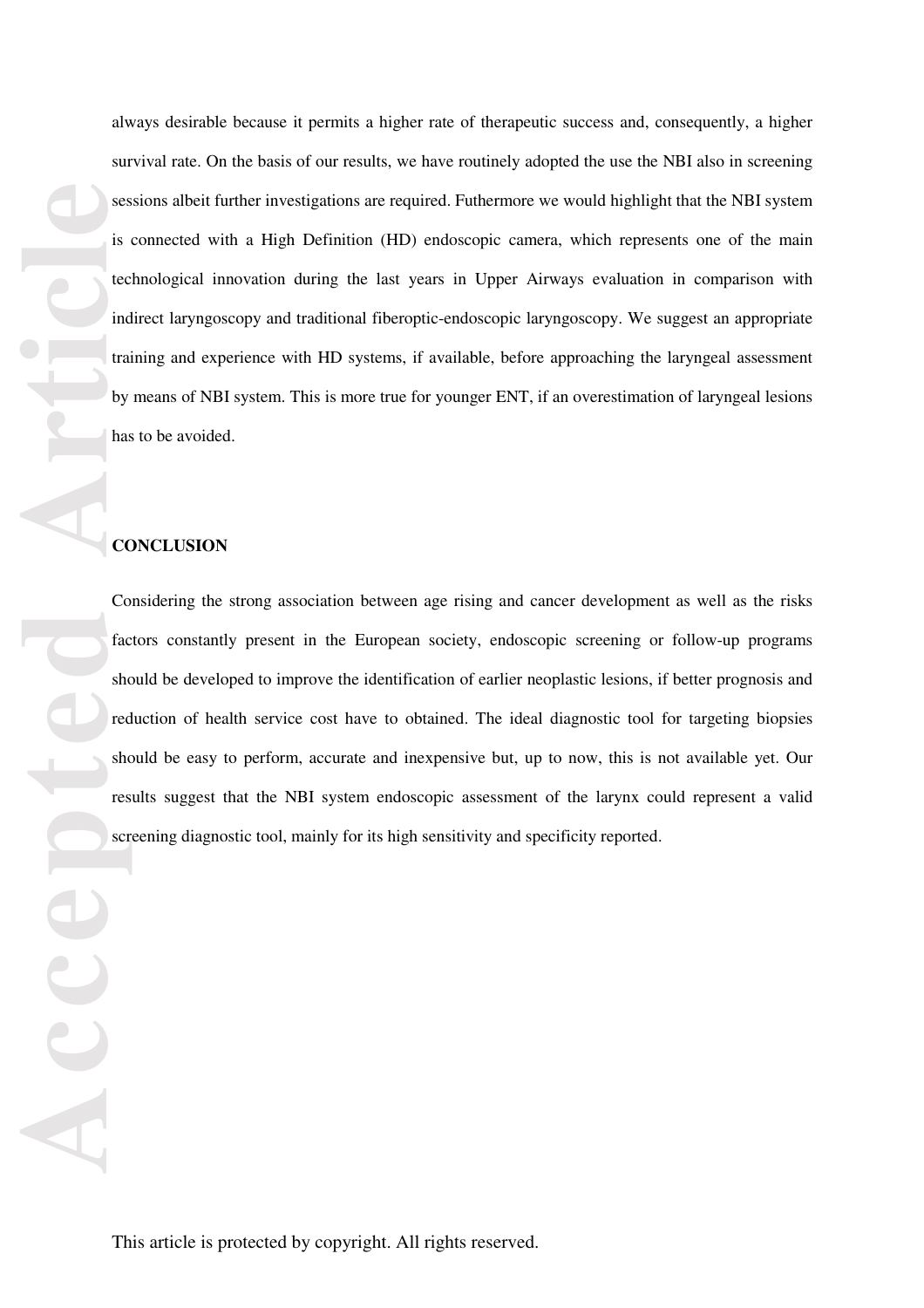|                 | Table 1. Ni N.B.I. endoscopic classification                                                                     |                 |                                                                                                                                         |         |  |  |  |  |  |
|-----------------|------------------------------------------------------------------------------------------------------------------|-----------------|-----------------------------------------------------------------------------------------------------------------------------------------|---------|--|--|--|--|--|
| <b>Type I</b>   | intraepithelial papillary capillary loop.                                                                        |                 | lesions correspond to thin, oblique, and arborescent vessels without any                                                                |         |  |  |  |  |  |
| <b>Type II</b>  | lesions show enlarged, oblique, and arborescent vessels without any intraepithelial<br>papillary capillary loop. |                 |                                                                                                                                         |         |  |  |  |  |  |
| <b>Type III</b> |                                                                                                                  |                 | vessels are obscured or seen indistinctly by white mucosa                                                                               |         |  |  |  |  |  |
| <b>Type IV</b>  | and dark brown spots.                                                                                            |                 | lesions, intraepithelial papillary capillary loop can be recognized as regular, small,                                                  |         |  |  |  |  |  |
| <b>Type Va</b>  |                                                                                                                  |                 | lesions, intraepithelial papillary capillary loop appears as solid or hollow, with a<br>brownish, speckled pattern, and various shapes. |         |  |  |  |  |  |
| <b>Type</b>     | or as irregular, tortuous, line-like shapes.                                                                     |                 |                                                                                                                                         |         |  |  |  |  |  |
| <b>Vb</b>       |                                                                                                                  |                 |                                                                                                                                         |         |  |  |  |  |  |
| <b>Type Vc</b>  | or as brownish speckles or tortuous, line-like shapes with irregular distribution,                               |                 |                                                                                                                                         |         |  |  |  |  |  |
|                 | scattered on the tumor surface.                                                                                  |                 |                                                                                                                                         |         |  |  |  |  |  |
|                 |                                                                                                                  |                 |                                                                                                                                         |         |  |  |  |  |  |
|                 | Table 2. Characteristics of the study population.                                                                |                 |                                                                                                                                         |         |  |  |  |  |  |
|                 |                                                                                                                  | $No.(\%)$       |                                                                                                                                         | $No.$ ( |  |  |  |  |  |
| <b>Sex</b>      | Male                                                                                                             |                 | Dysphonia                                                                                                                               | 49(31   |  |  |  |  |  |
|                 |                                                                                                                  |                 | Laryngopharyngeal reflux symptoms                                                                                                       |         |  |  |  |  |  |
|                 | Female                                                                                                           | 56(35.4)        | findings<br>according to Ni et<br><b>NBI</b><br>al $[11]$<br>classification at first screening endoscopy                                |         |  |  |  |  |  |
| Age (mean±SD)   |                                                                                                                  | $61.4 \pm 11.4$ | Type I                                                                                                                                  | 61(38)  |  |  |  |  |  |

| <b>Table 2.</b> Characteristics of the study population. |                 |                                                      |           |  |  |
|----------------------------------------------------------|-----------------|------------------------------------------------------|-----------|--|--|
|                                                          | $No.(\%)$       |                                                      | $No.(\%)$ |  |  |
| <b>Sex</b>                                               |                 | Dysphonia                                            | 49(31)    |  |  |
| Male<br>$\bullet$                                        | 102(64.6)       | Laryngopharyngeal reflux symptoms                    | 31(19.6)  |  |  |
| Female                                                   | 56(35.4)        | <b>NBI</b><br>findings<br>according to Ni et al.[11] |           |  |  |
|                                                          |                 | classification at first screening endoscopy          |           |  |  |
| Age ( $mean \pm SD$ )                                    | $61.4 \pm 11.4$ | Type I<br>$\bullet$                                  | 61(38.6)  |  |  |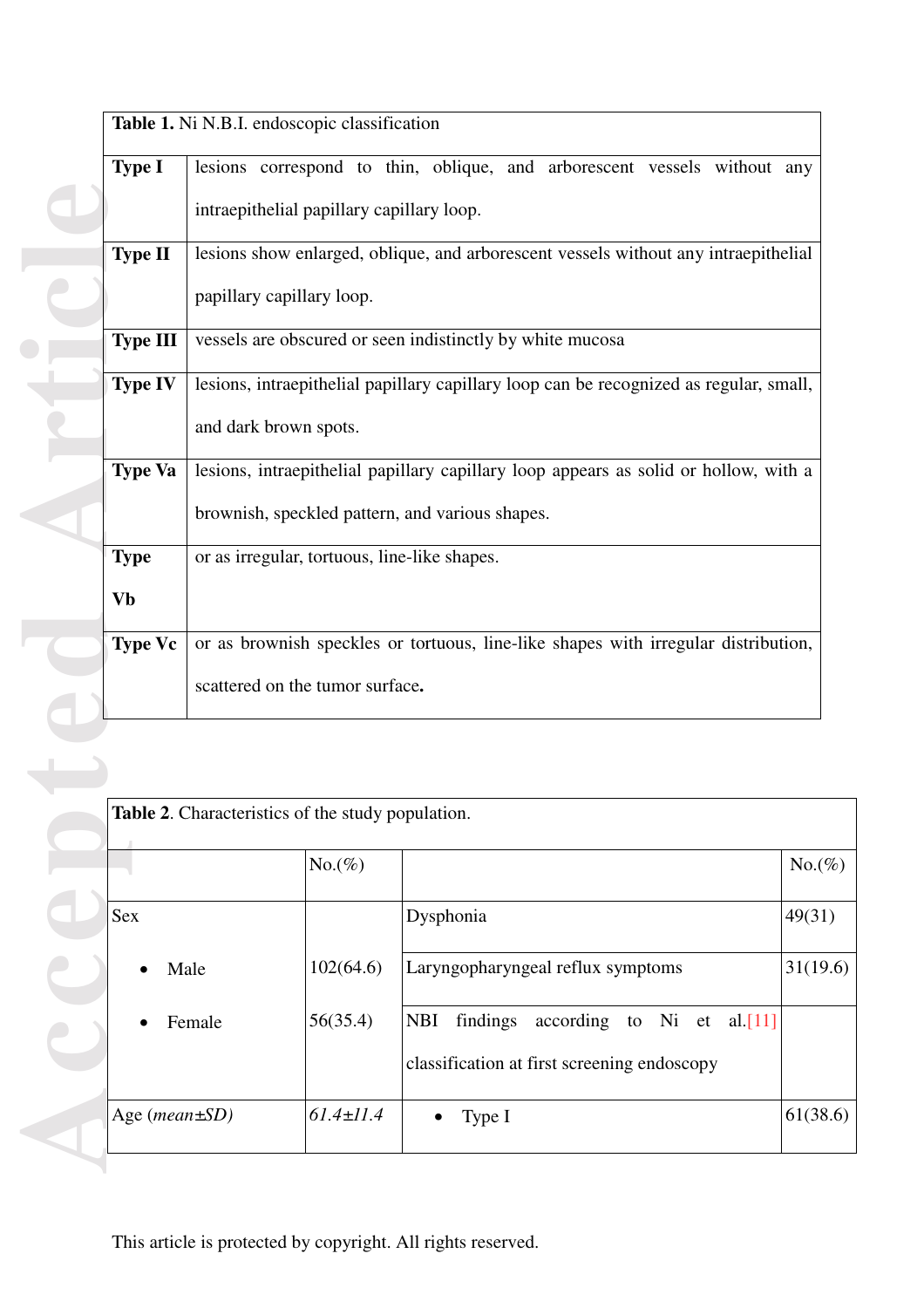| <b>Smoking Status</b> |           | Type II                                          | 42(26.6) |  |  |  |
|-----------------------|-----------|--------------------------------------------------|----------|--|--|--|
| N <sub>0</sub>        | 80(50.6)  | Type III                                         | 19(12)   |  |  |  |
| Light smoker          | 13(8.2)   | Type IV                                          | 9(5.7)   |  |  |  |
| Moderate smoker       | 14(8.9)   | Type $V(a, b, c)$                                | 27(17.1) |  |  |  |
| Heavy smoker          | 32(20.3)  | SD= Standard Deviation; NBI= Narrow Band Imaging |          |  |  |  |
| Former smoker         | 19(12)    |                                                  |          |  |  |  |
| Alcohol consumption   |           |                                                  |          |  |  |  |
| No                    | 117(74.1) |                                                  |          |  |  |  |
| Light drinker         | 27(17.1)  |                                                  |          |  |  |  |
| Moderate drinker      | 7(4.4)    |                                                  |          |  |  |  |
| Heavy drinker         | 7(4.4)    |                                                  |          |  |  |  |

**Accepted Article**  $\bullet$  . The set of  $\bullet$ ICe Acce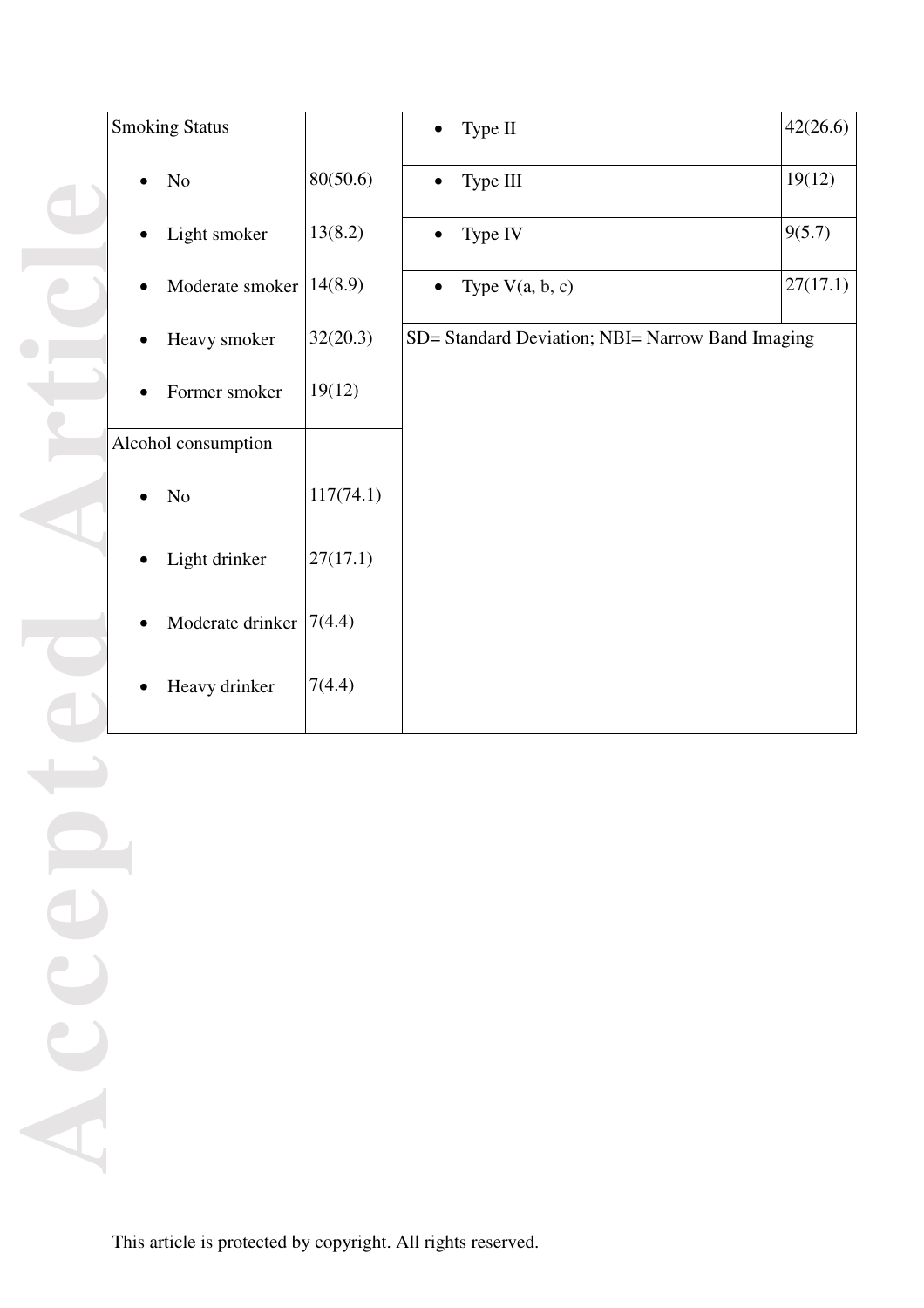| Histopathology                     | Ni                       | Ni                       | Ni                       | Ni                       | Ni                        | Total          |
|------------------------------------|--------------------------|--------------------------|--------------------------|--------------------------|---------------------------|----------------|
|                                    | type I                   | Type                     | Type                     | Type                     | Type                      | $No.(\%)$      |
|                                    |                          | $\rm II$                 | $\rm III$                | IV                       | $\ensuremath{\mathbf{V}}$ |                |
| <b>Malignant Lesions</b>           |                          |                          |                          |                          |                           | 21(28.8)       |
| Invasive SCC<br>$\bullet$          |                          | $\overline{\phantom{0}}$ | $\overline{\phantom{a}}$ | $\overline{a}$           | 12                        | $12\,$         |
| Microinvasive SCC<br>$\bullet$     | $\overline{\phantom{0}}$ |                          | $\overline{\phantom{0}}$ | $\overline{a}$           | $\overline{7}$            | $\overline{7}$ |
| In situ SCC<br>$\bullet$           | $\overline{\phantom{0}}$ | $\qquad \qquad -$        | $\overline{\phantom{a}}$ | $\mathbf{1}$             | $\mathbf{1}$              | $\mathbf{2}$   |
| Premalignant lesions               |                          |                          |                          |                          |                           | 12(16.4)       |
| Severe dysplasia<br>$\bullet$      |                          | $\overline{a}$           | $\overline{a}$           | $\overline{2}$           | $\mathbf{1}$              | 3              |
| Moderate dysplasia<br>$\bullet$    | $\overline{\phantom{0}}$ | $\overline{a}$           | $\mathbf{1}$             | $\overline{\phantom{0}}$ | 3                         | $\overline{4}$ |
| Mild dysplasia<br>$\bullet$        | $\qquad \qquad -$        |                          | $\overline{\phantom{0}}$ | $\overline{2}$           | 3                         | 5              |
| <b>Benign Lesions</b>              |                          |                          |                          |                          |                           | 40(54.8)       |
| Laryngeal edema                    | 11                       | $\mathbf{1}$             |                          |                          | -                         | 12             |
| Chronic laryngitis<br>$\bullet$    | 3                        | $\overline{2}$           | $\frac{1}{2}$            | $\overline{a}$           | $\overline{a}$            | 5              |
| Hyperkeratosis<br>$\bullet$        | 3                        | 6                        | 3                        | $\overline{a}$           | $\overline{\phantom{0}}$  | 12             |
| Respiratory papilloma<br>$\bullet$ | $\overline{\phantom{a}}$ | $\mathbf{1}$             | $\overline{2}$           | $\overline{a}$           | $\overline{a}$            | 3              |
| Florid ulceration<br>$\bullet$     | $\overline{\phantom{0}}$ | $\overline{\phantom{0}}$ | $\mathbf{1}$             | $\mathbf{1}$             | $\overline{\phantom{0}}$  | $\overline{2}$ |
| Vocal fold nodule<br>$\bullet$     | $\mathbf{1}$             | $\mathbf{1}$             | $\overline{\phantom{0}}$ | $\overline{a}$           |                           | $\sqrt{2}$     |
| Amyloidosis<br>$\bullet$           | $\overline{\phantom{a}}$ | $\overline{\phantom{0}}$ | $\mathbf{1}$             | $\mathbf{1}$             | -                         | $\sqrt{2}$     |

**Table 3**. Correlation between in-office endoscopic NBI classification and definitive

This article is protected by copyright. All rights reserved.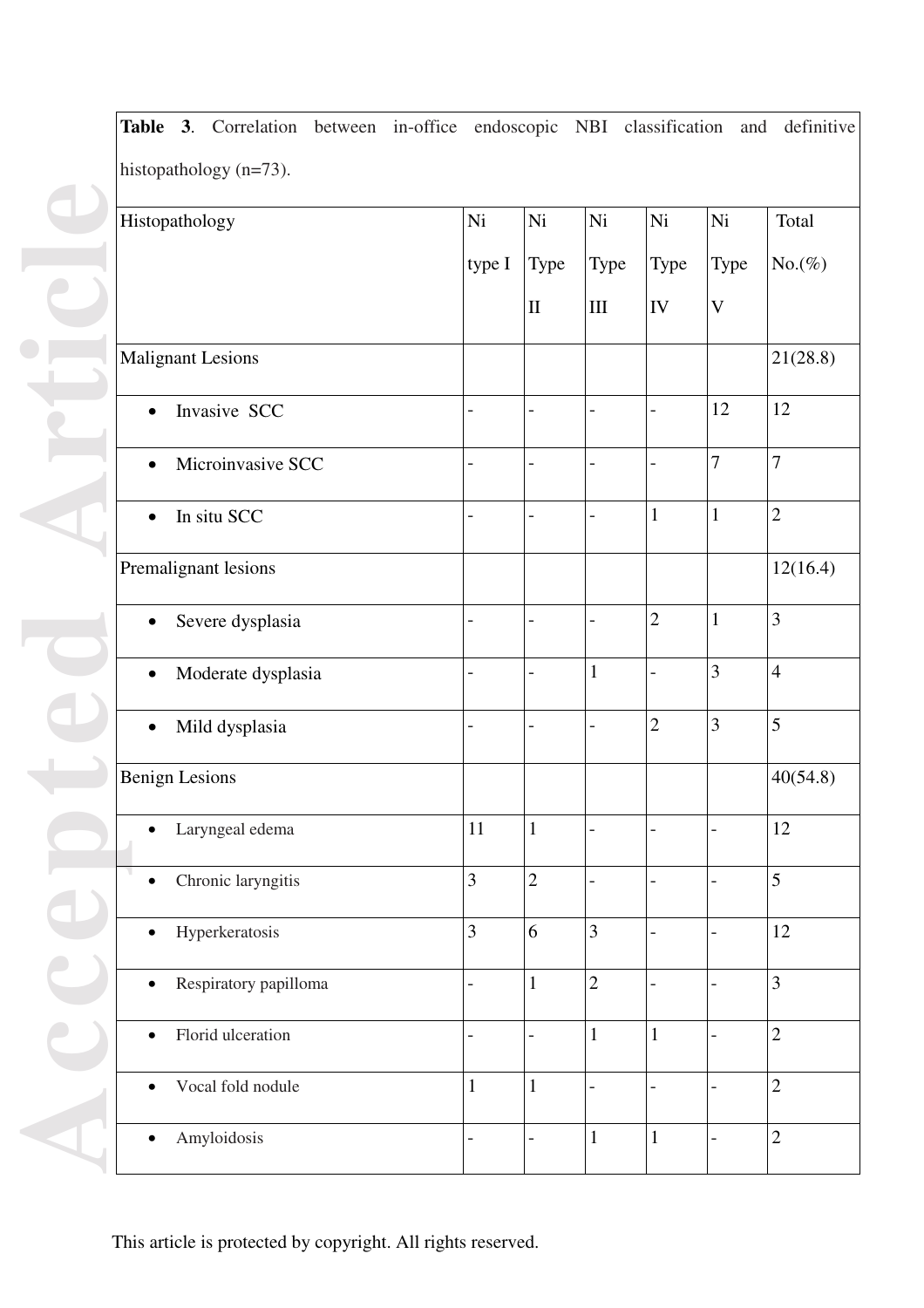This article is protected by copyright. All rights reserved.<br>
This article is protected by copyright. All rights reserved.<br>
This article is protected by copyright. All rights reserved.<br>
This article is protected by copyrig NBI= Narrow Band Imaging; Ni type I= thin oblique arborescent vessels; Ni type II= enlarged oblique arborescent vessels; Ni type III= vessels obscured or seen indistinctly by white mucosa; Ni type IV= regular small dark brown spots; Ni type V= irregular dark brown spots or tortuous line-like shapes; SCC= Squamous Cell Carcinoma.



**Figure n°1(a Whit Light-b NBI)** TYPE I Ni classification endoscopic views of vocal folds: thin, oblique and arborescent vessels are interconnected. Intraepithelial papillary capillary loops are invisible.